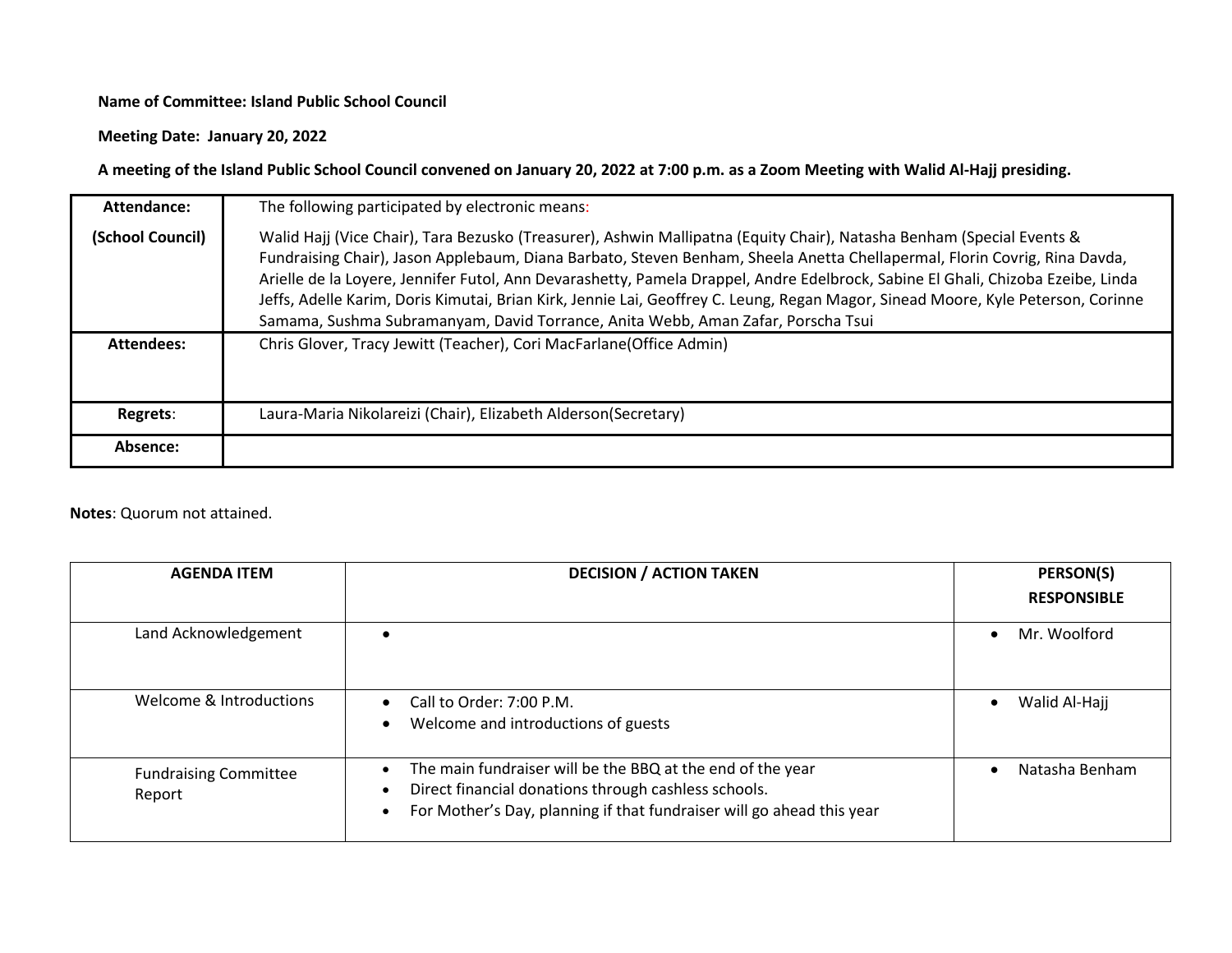|                    | MOTION: To approve IPS Wish List for School Council Fundraising 2021-22 by                                                                                                                                                                                                                                                                                                                                                                                                                                                                                                                                                                                                                                                                                                                                                                                                                                                                                                                                                                                                                                                                                                                                                                                                                                                                                                                                                                                                                                                                                                                                                                                                                                                                                                          |                             |
|--------------------|-------------------------------------------------------------------------------------------------------------------------------------------------------------------------------------------------------------------------------------------------------------------------------------------------------------------------------------------------------------------------------------------------------------------------------------------------------------------------------------------------------------------------------------------------------------------------------------------------------------------------------------------------------------------------------------------------------------------------------------------------------------------------------------------------------------------------------------------------------------------------------------------------------------------------------------------------------------------------------------------------------------------------------------------------------------------------------------------------------------------------------------------------------------------------------------------------------------------------------------------------------------------------------------------------------------------------------------------------------------------------------------------------------------------------------------------------------------------------------------------------------------------------------------------------------------------------------------------------------------------------------------------------------------------------------------------------------------------------------------------------------------------------------------|-----------------------------|
|                    | Fundraising Chair. Seconded by Walid Al-Haaj ALL IN FAVOUR. Approved in                                                                                                                                                                                                                                                                                                                                                                                                                                                                                                                                                                                                                                                                                                                                                                                                                                                                                                                                                                                                                                                                                                                                                                                                                                                                                                                                                                                                                                                                                                                                                                                                                                                                                                             |                             |
|                    | principle. Quorum not attained.                                                                                                                                                                                                                                                                                                                                                                                                                                                                                                                                                                                                                                                                                                                                                                                                                                                                                                                                                                                                                                                                                                                                                                                                                                                                                                                                                                                                                                                                                                                                                                                                                                                                                                                                                     |                             |
| Principal's Report | School supplied technology to families prior to Winter Break so that we were<br>$\bullet$<br>able to pivot to remote learning in January<br>Google classes will continue to be updated with information by the<br>homeroom teacher<br>Transportation routines sent to families for Winter schedule in December<br>○ Gr. 1-6 at 8:30AM ferry / FDK at 09:00AM ferry)<br>Arrive earlier to allow for health screening prior to boarding ferry<br>$\circ$<br>Siblings may travel together<br>$\circ$<br>Health screening app and hard copy paper - questions have changed<br>$\bullet$<br>Maintaining, reminding and having good routines for health and safety<br>$\circ$ exit / entry doors<br>heath screening station<br>$\circ$<br>hand sanitizer stations<br>$\circ$<br>COVID-19 screening posters<br>$\circ$<br>Water bottle filling stations<br>$\circ$<br>washroom routines<br>$\circ$<br>designated health and Wellness room<br>$\circ$<br>Heating and ventilation HVAC system<br>$\circ$<br>HEPA filters In each classroom / teaching space<br>Healthy habits (ie don't touch your face, coughing into arm etc) reminders to<br>students and staff Via announcements and posters<br>Important Update: Daily health screening before you leave home (check that<br>you are using the most current paper version)<br>Student and staff wear masks on ferry<br>$\bullet$<br>Spacing on buses - two classes per bus, two students per seat<br>TDSB has provided adjustable, reusable masks, 3 will be provided to each<br>student<br>Student absence google form (for one of the 4 reasons indicated on form)<br>$\bullet$<br>Continue to notify impacted classes of any positive COVID cases<br>$\bullet$<br>Rapid Antigen Tests will be sent home (2 per package)<br>$\bullet$ | Scott Woolford<br>$\bullet$ |
|                    |                                                                                                                                                                                                                                                                                                                                                                                                                                                                                                                                                                                                                                                                                                                                                                                                                                                                                                                                                                                                                                                                                                                                                                                                                                                                                                                                                                                                                                                                                                                                                                                                                                                                                                                                                                                     |                             |
|                    | Remembrance Day virtual school wide Assembly<br>$\bullet$                                                                                                                                                                                                                                                                                                                                                                                                                                                                                                                                                                                                                                                                                                                                                                                                                                                                                                                                                                                                                                                                                                                                                                                                                                                                                                                                                                                                                                                                                                                                                                                                                                                                                                                           |                             |
|                    | National Indigenous Veterans Day<br>$\bullet$                                                                                                                                                                                                                                                                                                                                                                                                                                                                                                                                                                                                                                                                                                                                                                                                                                                                                                                                                                                                                                                                                                                                                                                                                                                                                                                                                                                                                                                                                                                                                                                                                                                                                                                                       |                             |
|                    | Mississauga of the Credit First Nations Flag Raising                                                                                                                                                                                                                                                                                                                                                                                                                                                                                                                                                                                                                                                                                                                                                                                                                                                                                                                                                                                                                                                                                                                                                                                                                                                                                                                                                                                                                                                                                                                                                                                                                                                                                                                                |                             |
|                    | Tower Gardens - starting to seed again after our extended absence                                                                                                                                                                                                                                                                                                                                                                                                                                                                                                                                                                                                                                                                                                                                                                                                                                                                                                                                                                                                                                                                                                                                                                                                                                                                                                                                                                                                                                                                                                                                                                                                                                                                                                                   |                             |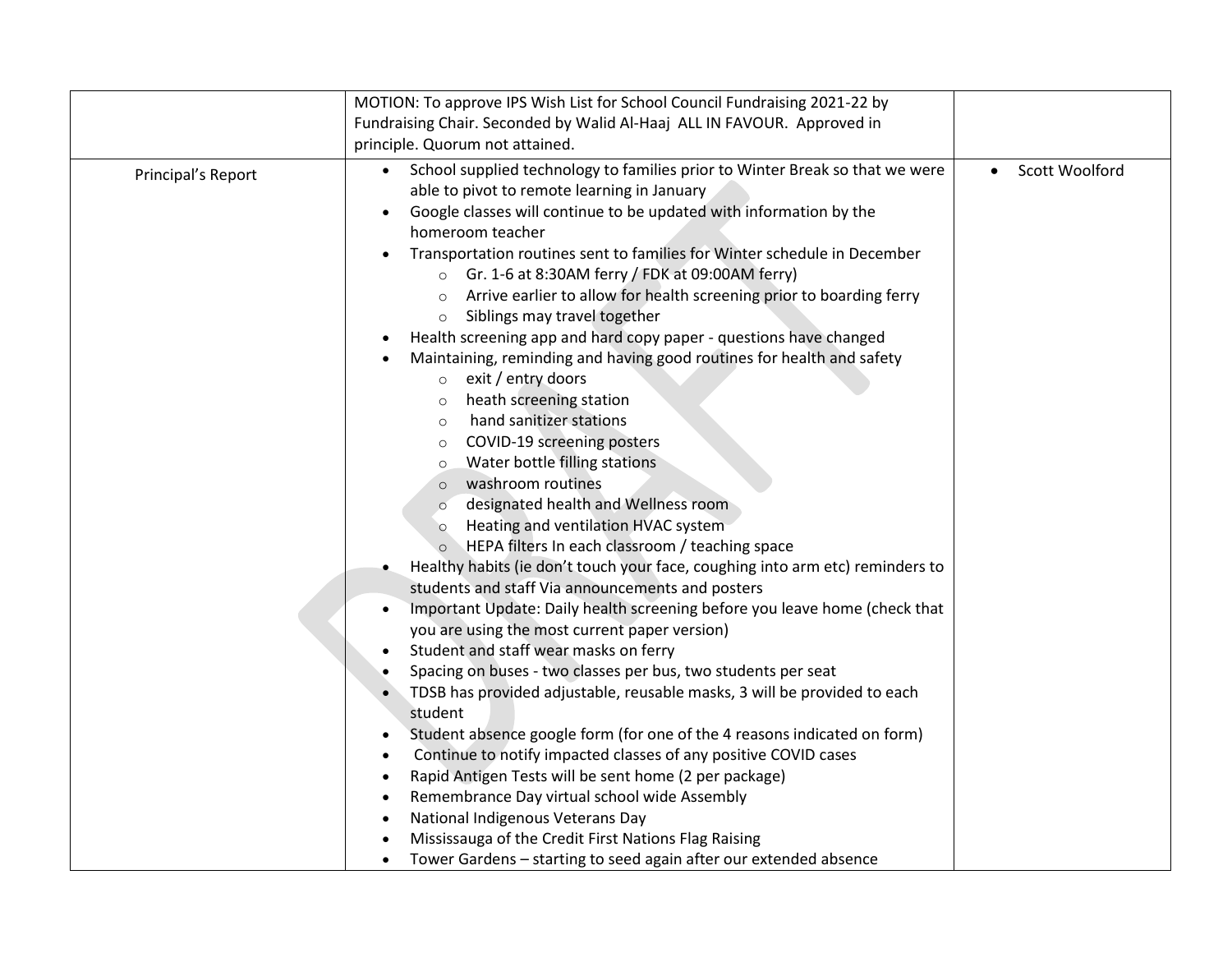|                      | <b>TDSB Character traits</b>                                                    |              |
|----------------------|---------------------------------------------------------------------------------|--------------|
|                      |                                                                                 |              |
|                      | November: Empathy<br>$\circ$                                                    |              |
|                      | December: Kindness and Caring<br>$\circ$                                        |              |
|                      | January: Teamwork<br>$\circ$                                                    |              |
|                      | Caring Adult program                                                            |              |
|                      | Reporting Timeline: Term 1 report cards will be going home on February 15,      |              |
|                      | 2022 and February 18 will be a PA day with parent teacher conferences           |              |
|                      |                                                                                 |              |
|                      | School budget: Each school gets a budget allocation based on enrollment. Some   |              |
|                      | allocations come off that amount as necessary - must be present on specific     |              |
|                      | items.                                                                          |              |
|                      |                                                                                 |              |
|                      | School Wishlist: Developed with input from the staff, staff and divisions think |              |
|                      | about what items are needed, useful and well received by students               |              |
|                      | Examples:                                                                       |              |
|                      | Build up our Chromebooks, iPads and enhanced classroom libraries                |              |
|                      | Virtual Scientist in Schools - one per class<br>$\bullet$                       |              |
|                      | Two virtual workshops - cultivating kindness and mindfulness<br>$\bullet$       |              |
|                      | Two virtual school wide performances (Prologue)<br>$\bullet$                    |              |
|                      | <b>Forest of Reading</b><br>$\bullet$                                           |              |
|                      | <b>Musical Instruments</b>                                                      |              |
|                      | Grade specific learning apps                                                    |              |
|                      |                                                                                 |              |
|                      |                                                                                 |              |
| <b>Special Guest</b> | Interested in long term effects of the pandemic lock down on students.          | Chris Glover |
|                      | Advocating for more support for younger grades affected by lock down            |              |
|                      |                                                                                 |              |
|                      | Encourage you to sign up for the weekly updates for the Spadina - Fort York     |              |
|                      | Riding. Contains local information, things to do, activities for families       |              |
|                      | "Impact the younger kids due to the pandemic, research is good but the action   |              |
|                      | needs to be timely."                                                            |              |
|                      |                                                                                 |              |
|                      | Chris Glover's email and link to survey will be shared via school messenger     |              |
|                      |                                                                                 |              |
|                      |                                                                                 |              |
|                      |                                                                                 |              |